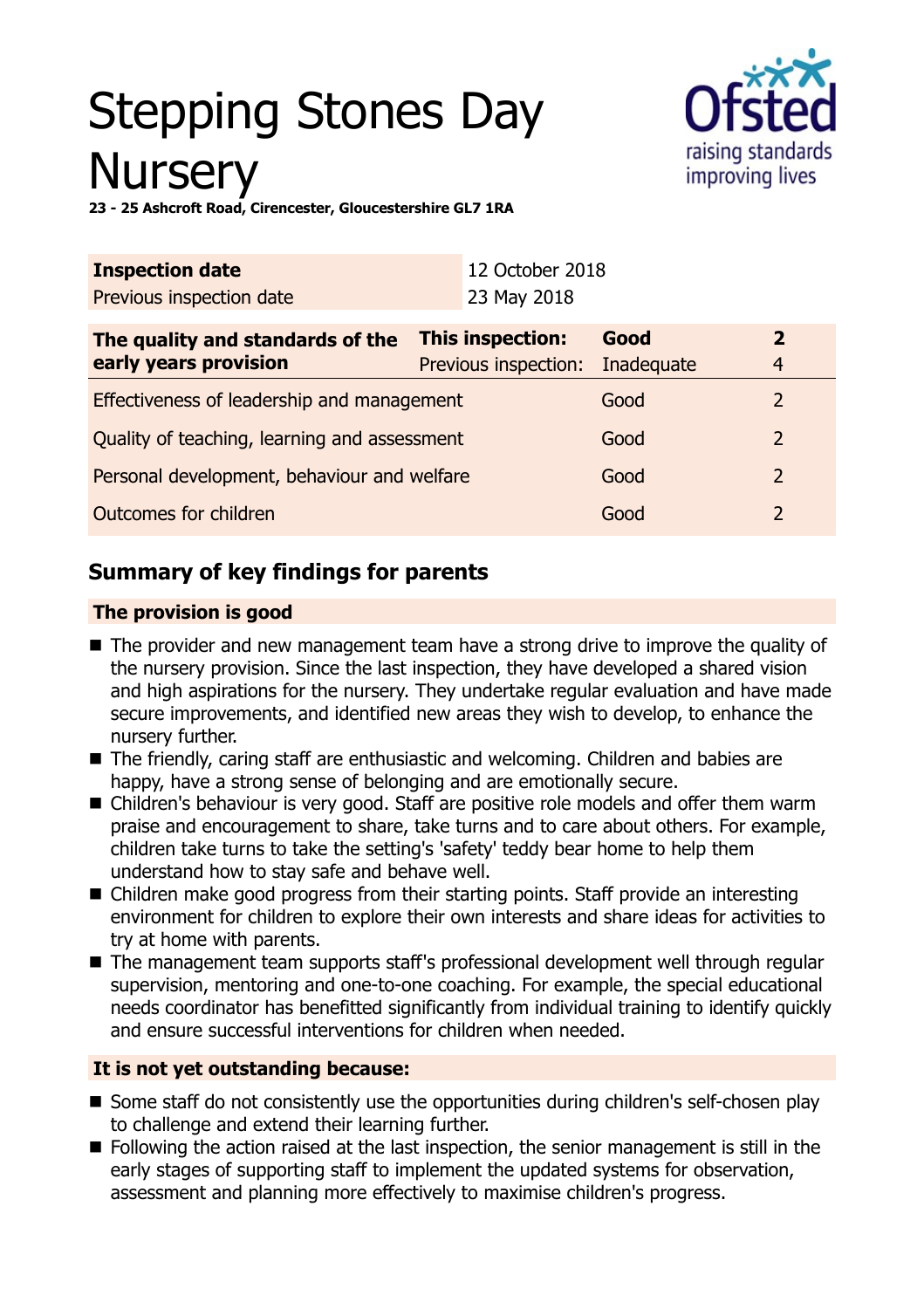# **What the setting needs to do to improve further**

## **To further improve the quality of the early years provision the provider should:**

- $\blacksquare$  continue to improve staff's skills to help them make the most of all opportunities to extend children's learning even further
- $\blacksquare$  embed the recently updated systems for observation, assessment and planning to help staff support all children's progress as fully as possible.

## **Inspection activities**

- $\blacksquare$  The inspector observed the quality of teaching during activities indoors and outdoors, and assessed the impact this has on children's learning.
- $\blacksquare$  The inspector held a telephone conversation with the manager of the nursery and completed a joint observation with the deputy manager.
- $\blacksquare$  The inspector spoke with children and staff during the inspection. She spoke to several parents during the inspection and took account of their views.
- $\blacksquare$  The inspector held discussions with the deputy manager and three members of the provider's senior management team. They discussed and checked safeguarding practices, staff's training, and development and evaluation processes.
- The inspector sampled children's records and discussed how staff assess children's progress.

# **Inspector**

Jan Harvey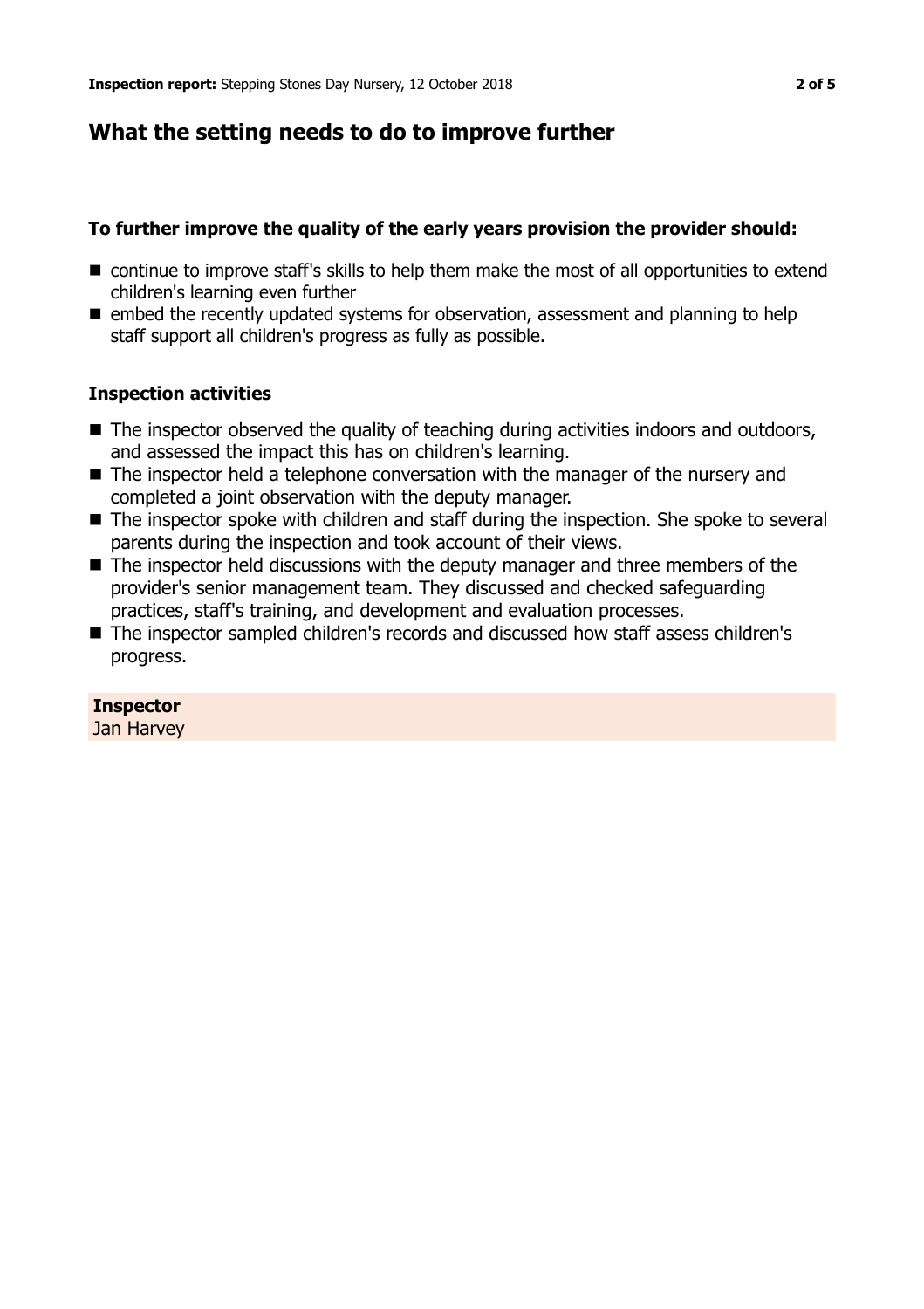# **Inspection findings**

### **Effectiveness of leadership and management is good**

The management team has worked hard to address all the actions and recommendations from the last inspection. Safeguarding is effective. All staff have completed training updates about their roles and responsibilities and how to identify any children who may be at risk, for example, to exposure to extreme ideas and behaviours. The manager carries out a daily staff 'safeguarding walk' to question them to ensure that they are confident in their understanding of the signs and symptoms that may give cause for concern about a child's welfare. Staff know what to do in the event of an allegation against a member of staff. The manager is developing new ways to monitor the progress of different groups of children to ensure gaps in development are closing. For example, staff have increased opportunities for children who are learning English as an additional language, to develop language skills and share it within the setting. Parents recognise the recent improvements and report that their children benefit from the changes, such as regular visits into the local community.

#### **Quality of teaching, learning and assessment is good**

Overall, staff have a good understanding of how children learn and develop. They know children well, regularly talk with them and observe their interests, to plan interesting activities. For example, children were fascinated with fairies, and staff provided resources for them to create a fairy garden. Staff extend children's and babies' communication skills through play, and support children with possible speech delay effectively. For example, staff gently reinforce children's attempts to say colours and numbers they recognise, and children are keen to repeat these correctly. Staff support children's mathematical skills well. For instance, younger children sing counting rhymes, and discuss shape and size in books. Older children enjoy sorting and comparing fruit and vegetables to make a pie, and complete challenging puzzles.

#### **Personal development, behaviour and welfare are good**

Experienced staff ensure children have well-established relationships with their key person. Children and babies are happy, settled and comfortable. Staff provide easy access to a wide range of resources, and children move freely around the nursery and explore their own ideas. This supports children's independence. Staff encourage children's good health and physical well-being effectively. Children and babies often play outside, developing good coordination skills and positive attitudes to keeping fit and healthy. For example, children have fun jumping in puddles outside and explore what their bodies can do using a variety of hoops. Staff actively support children to develop a good understanding of positive hygiene and safety routines. For instance, toddlers are encouraged to wash their hands after their nappy change and older children know they must be careful with hot food as they eagerly serve themselves at lunchtime.

#### **Outcomes for children are good**

Children develop good skills that prepare them well for the next stage of their learning and their eventual move to school, particularly pre-school children, who have good opportunities to develop their literacy and early number skills. Younger children are confident, and make strong relationships with friends and their key person.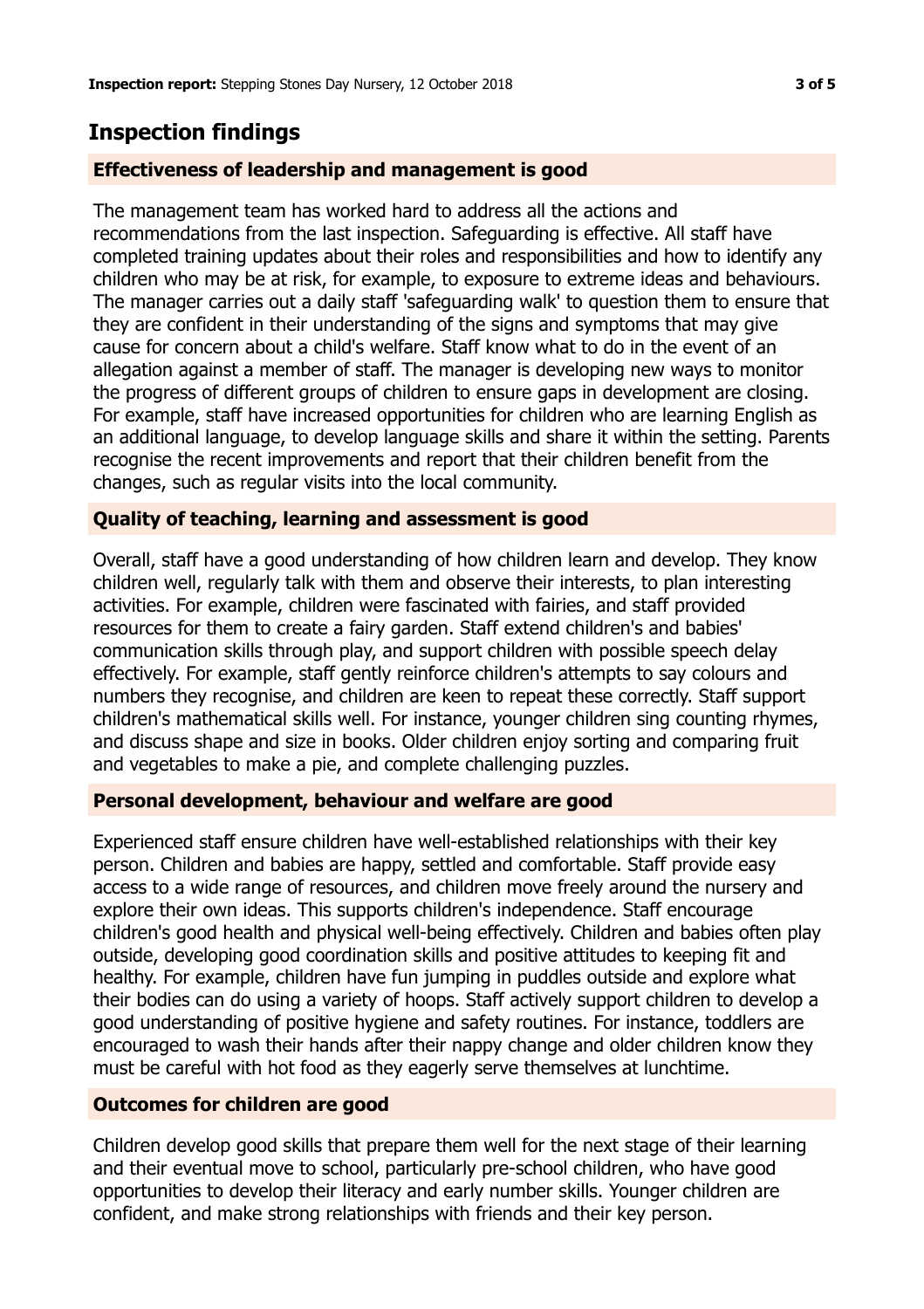# **Setting details**

| Unique reference number                             | EY331414                                                                             |  |  |
|-----------------------------------------------------|--------------------------------------------------------------------------------------|--|--|
| <b>Local authority</b>                              | Gloucestershire                                                                      |  |  |
| <b>Inspection number</b>                            | 10079538                                                                             |  |  |
| <b>Type of provision</b>                            | Full day care                                                                        |  |  |
| <b>Registers</b>                                    | Early Years Register, Compulsory Childcare<br>Register, Voluntary Childcare Register |  |  |
| Day care type                                       | Childcare on non-domestic premises                                                   |  |  |
| <b>Age range of children</b>                        | $0 - 4$                                                                              |  |  |
| <b>Total number of places</b>                       | 32                                                                                   |  |  |
| Number of children on roll                          | 36                                                                                   |  |  |
| Name of registered person                           | <b>Bright Horizons Family Solutions Limited</b>                                      |  |  |
| <b>Registered person unique</b><br>reference number | RP901358                                                                             |  |  |
| <b>Date of previous inspection</b>                  | 23 May 2018                                                                          |  |  |
| <b>Telephone number</b>                             | 01285 642 460                                                                        |  |  |

Stepping Stones Day Nursery is managed by Bright Horizons Family Solutions Limited. The nursery first registered in 1995 and became part of the Bright Horizons Family Solutions Limited group of nurseries in 2006. It operates in Cirencester, Gloucestershire. The nursery is open each weekday from 7.30am to 6pm, all year round. It receives funding for the provision of free early education for children aged three and four years. The nursery employs 16 staff who work with the children. Of these, eight hold relevant childcare qualifications at level 3. The manager holds a relevant childcare qualification at level 4.

This inspection was carried out by Ofsted under sections 49 and 50 of the Childcare Act 2006 on the quality and standards of provision that is registered on the Early Years Register. The registered person must ensure that this provision complies with the statutory framework for children's learning, development and care, known as the early years foundation stage.

Any complaints about the inspection or the report should be made following the procedures set out in the guidance Complaints procedure: raising concerns and making complaints about Ofsted, which is available from Ofsted's website: www.ofsted.gov.uk. If you would like Ofsted to send you a copy of the guidance, please telephone 0300 123 4234, or email [enquiries@ofsted.gov.uk.](mailto:enquiries@ofsted.gov.uk)